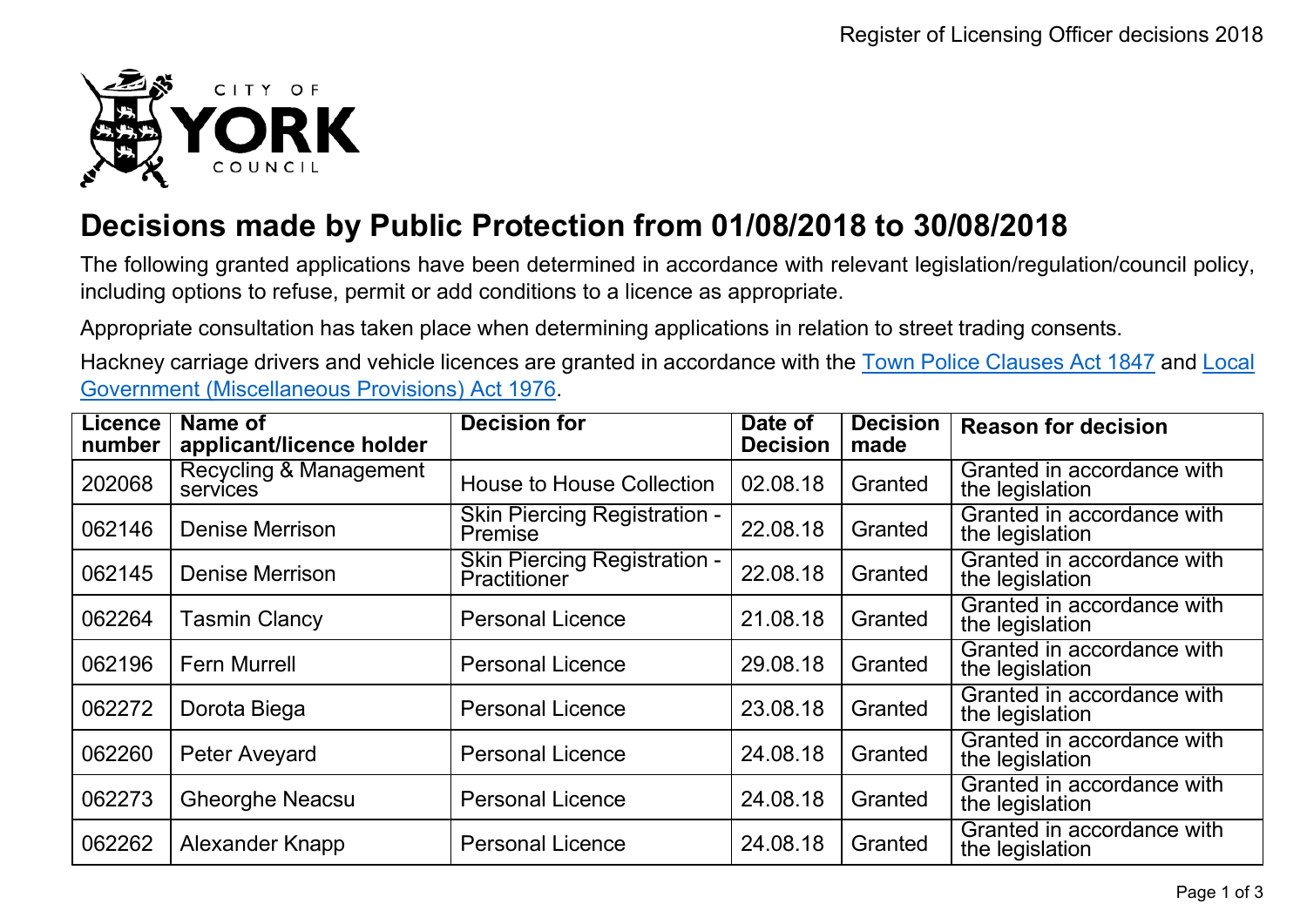Register of Licensing Officer decisions 2018

| <b>Licence</b><br>number | Name of<br>applicant/licence holder            | <b>Decision for</b>                                  | Date of<br><b>Decision</b> | <b>Decision</b><br>made | <b>Reason for decision</b>                    |
|--------------------------|------------------------------------------------|------------------------------------------------------|----------------------------|-------------------------|-----------------------------------------------|
| 062148                   | Killer Inkstinct                               | <b>Skin Piercing Registration-</b><br>Premise        | 23.08.18                   | Granted                 | Granted in accordance with<br>the legislation |
| 062147                   | Sadie Hill                                     | <b>Skin Piercing Registration-</b><br><b>Premise</b> | 10.08.18                   | Granted                 | Granted in accordance with<br>the legislation |
| 062144                   | Sadie Hill                                     | <b>Skin Piercing Registration-</b><br>practitioner   | 10.08.18                   | Granted                 | Granted in accordance with<br>the legislation |
| 062151                   | <b>Emily Haw</b>                               | <b>Skin Piercing Registration-</b><br>premise        | 21.08.18                   | Granted                 | Granted in accordance with<br>the legislation |
| 062143                   | <b>Emily Haw</b>                               | <b>Skin Piercing Registration -</b><br>Practitioner  | 21.08.18                   | Granted                 | Granted in accordance with<br>the legislation |
| 062118                   | <b>Ashley Hope</b>                             | <b>Personal Licence</b>                              | 20.08.18                   | Granted                 | Granted in accordance with<br>the legislation |
| 201830                   | <b>Dederik Fourie</b>                          | <b>Charity Collection Permit</b>                     | 17.08.19                   | Granted                 | Granted in accordance with<br>the legislation |
| 201829                   | <b>Idris Burgess</b>                           | <b>Charity Collection Permit</b>                     | 17.08.18                   | Granted                 | Granted in accordance with<br>the legislation |
| 201831                   | <b>Elizabeth Howlett</b>                       | <b>Charity Collection Permit</b>                     | 17.08.18                   | Granted                 | Granted in accordance with<br>the legislation |
| 056409                   | <b>Stephen Garnett &amp; Shirley</b><br>Gibson | <b>Home Boarding Licence</b>                         | 17.08.18                   | Granted                 | Granted in accordance with<br>the legislation |
| 201823                   | Lucy Gray                                      | <b>Charity Collection Permit</b>                     | 17.08.18                   | Granted                 | Granted in accordance with<br>the legislation |
| 059261                   | Jane Ray                                       | <b>Home Boarding Licence</b>                         | 09.08.18                   | Granted                 | Granted in accordance with<br>the legislation |
| 061892                   | <b>Anne Webster</b>                            | <b>Home Boarding Licence</b>                         | 03.08.18                   | Granted                 | Granted in accordance with<br>the legislation |
| 201817                   | Imogen Farmer                                  | <b>Charity Collection Permit</b>                     | 17.08.18                   | Granted                 | Granted in accordance with<br>the legislation |
| 201816                   | Carolyn Blain                                  | <b>Charity Collection Permit</b>                     | 17.08.18                   | Granted                 | Granted in accordance with<br>the legislation |
| 201755                   | <b>Becky Nicholson</b>                         | <b>Charity Collection Permit</b>                     | 14.08.18                   | Granted                 | Granted in accordance with<br>the legislation |
| 061600                   | Saleem Akhtar                                  | <b>Premise Licence</b>                               | 13.08.18                   | Granted                 | Granted in accordance with<br>the legislation |